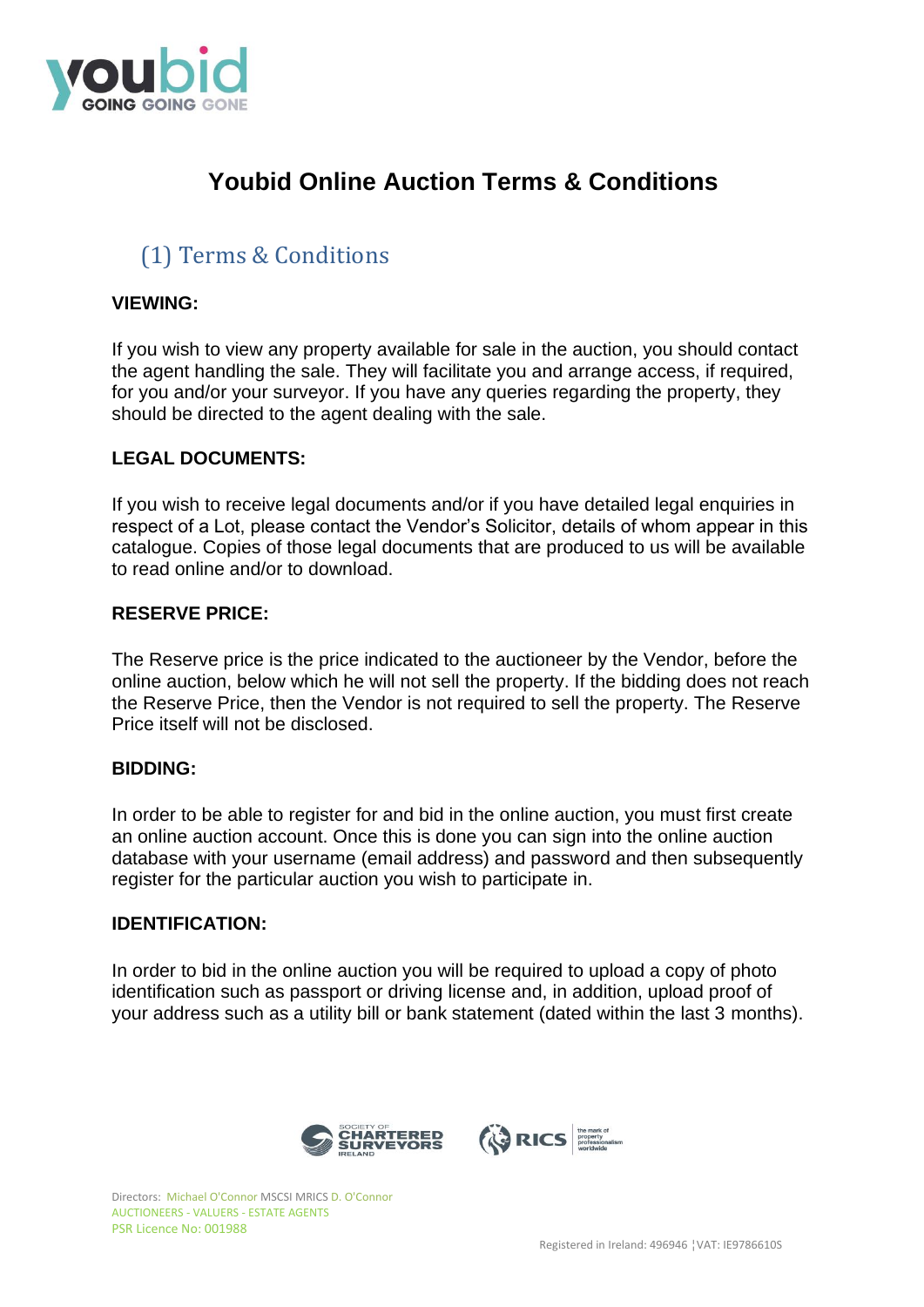

Once this is done Youbid will review your registration and you will be notified when your registration is approved.

# **BIDDER SECURITY:**

A Bidder security of €5,000 is required to bid in the online auction and this is payable by via online [\(www.youbid.ie\)](http://www.youbid.ie/) with debit or credit card or via a bank transfer. Our bank details (and payment reference) will be provided to you at registration. Please note that one bidder security is required per property to be purchased, i.e if you are the winning bidder on one property, and want to bid on another property, you will be required to make an additional bidder security.

# **IMPORTANT NOTE-** if you are not the intended purchaser

If you, as the person using the website, participate in any online auction on behalf of another person (as the intended purchaser of a particular property or ''Lot''), the legal effect of you doing so is as follows:

- You will be responsible, in your own name and not simply as agent for a third party Purchaser, for ensuring compliance with all obligations in this online terms and conditions document relating to use of this website and/or participation as a bidder in any online auction.
- You must ensure that you have all necessary authority to act on behalf of, and contractually bind and commit, the relevant Purchaser to all obligations set out or referred to in this online terms and conditions document which expressly or implication apply to Purchasers. This includes authority to authorise us, the auctioneers, to enter into a written contract for sale on behalf of the relevant purchaser where you successfully bid for the property on the Purchaser's behalf.
- If for any reason the person identified by you as being the (intended) Purchaser fails to comply with any obligations which expressly or implication apply to the Purchaser (including any situation in which the (intended) Purchaser disputed your authority to act and/or contract on its behalf for these purposes), you will be responsible to us for any loss we and or any Vendor suffers as a result of that failure. This includes any failure to comply with obligations relating to the purchase of any property for which you successfully bid via an online auction.

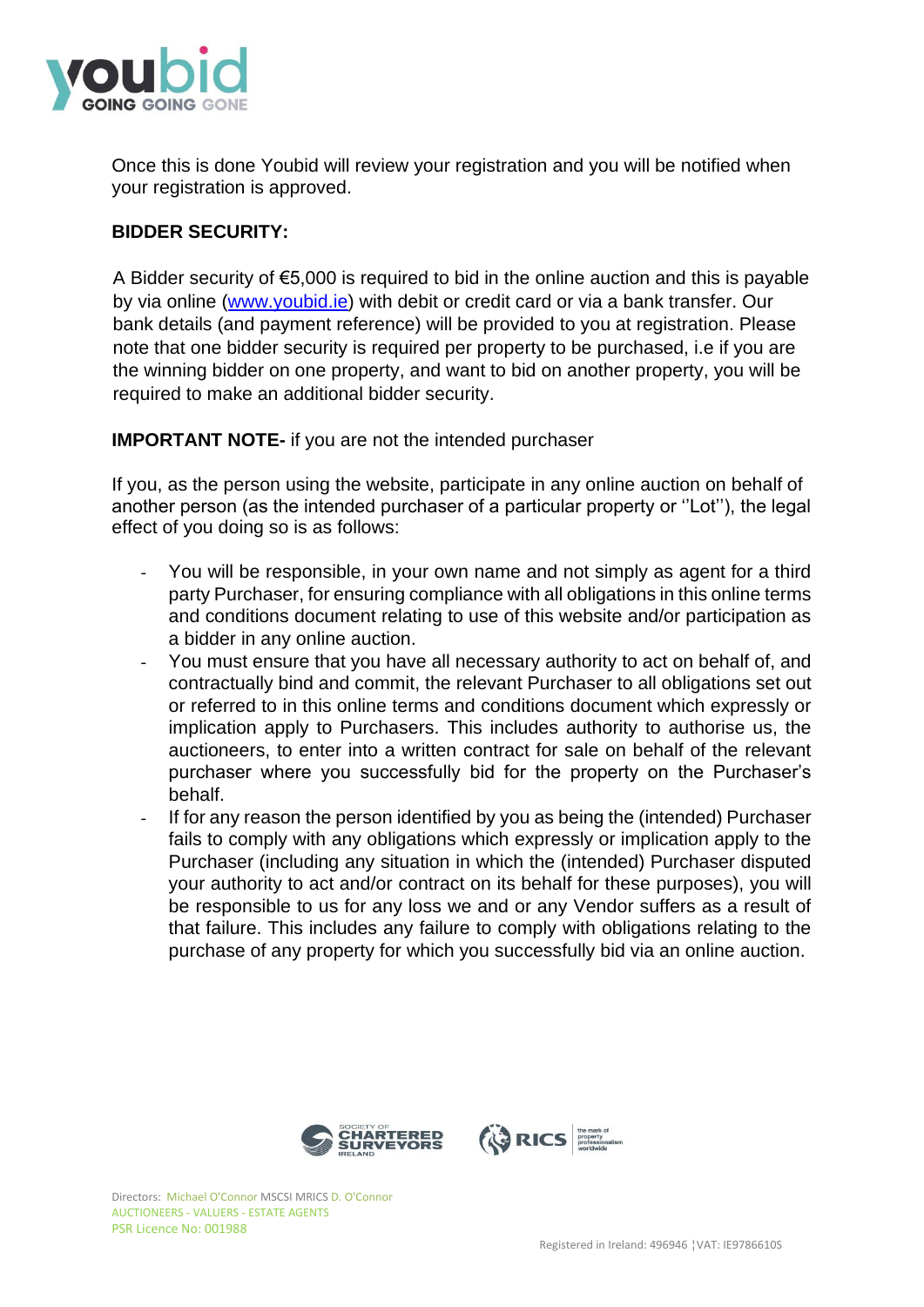

# **CHANGES TO THIS DOCUMENT:**

The contents of this document may be changed from time to time. As a result, as well as being asked to confirm acceptance of these terms and conditions when you first register to bid on our website, you may also be asked to re-confirm your acceptance (with reference to the latest version of this document then published on this website) on future visits to this website, in particular prior to participation in any specific online auction.

# (2) Glossary

- Singular words can be read as plurals, and plurals as singular words;
- A 'person' includes a corporate body;
- Words of one gender include the other genders;
- References to legislation are to that legislation as it may have been modified or reenacted by the date of the auction or the contract date (as applicable)

## **ACTUAL COMPLETION DATE**

The date when COMPLETION takes place or is treated as taking place for the purposes of apportionment and calculating interest.

### **ADDENDUM**

An amendment or addition to the CONDITIONS or to the PARTICULARS or to both contained in a supplement to the CATALOGUE.

## **AGREED COMPLETION DATE**

- (a) The date specified in the Memorandum of the CONTRACT FOR SALE, or
- (b) If no date is specified, as per the general conditions definition in the CONTRACT FOR SALE.

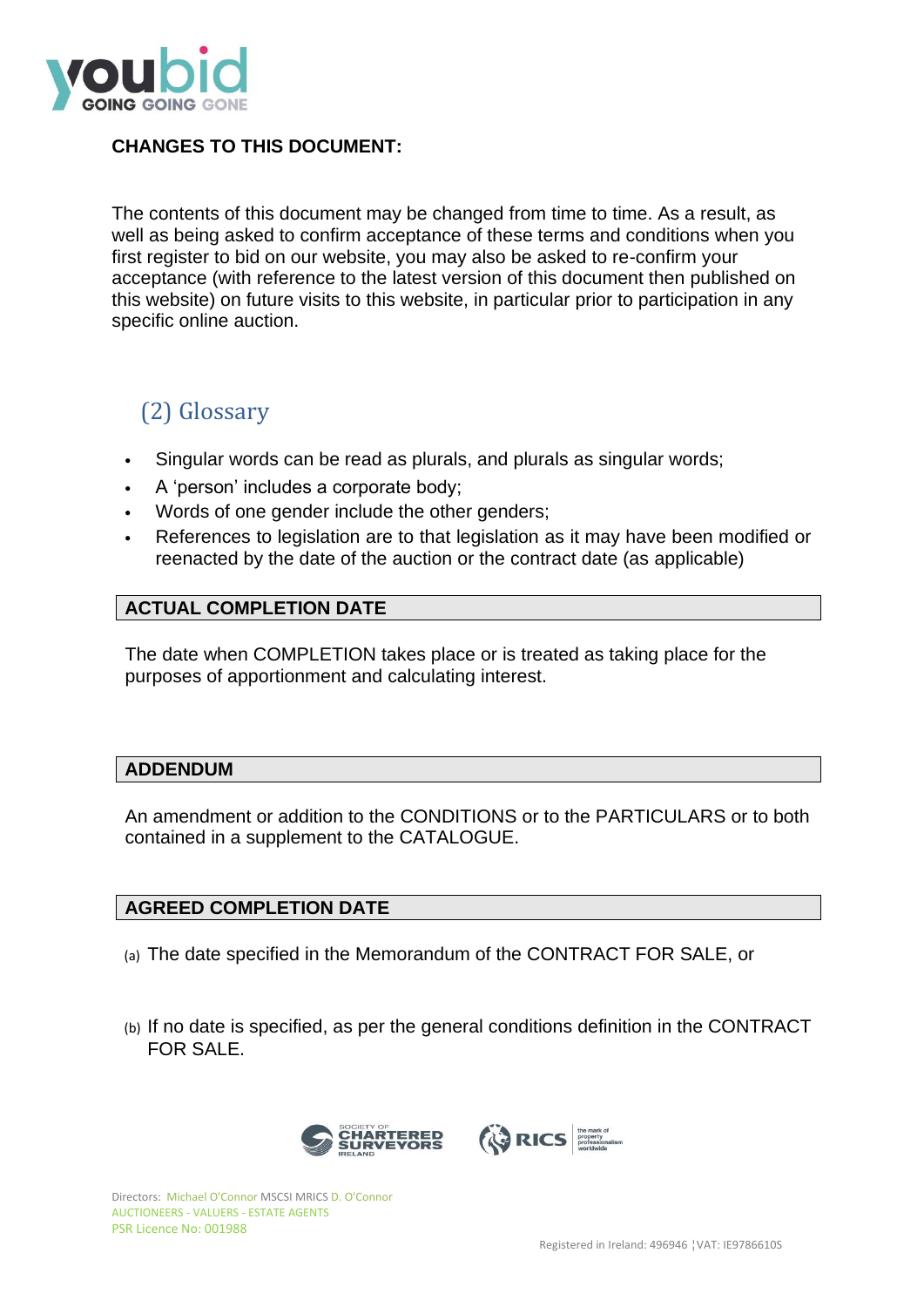

# **APPROVED FINANCIAL INSTITUTION**

Any bank or building society that is acceptable to the Auctioneers.

# **ONLINE AUCTION CONDUCT CONDITIONS**

The conditions so headed.

## **AUCTIONEERS**

The auctioneers at the ONLINE AUCTION being Youbid.

## **BIDDING**

The designated closing time is the initial closing time for a Lot as per the Lot details page on the website. If a bid is placed within 60 seconds of the designated closing time the clock will time out to zero before a full 60 second extension is added. This is known as an extension. If a further bid is placed during an additional extension for that Lot, the clock will immediately reset to 60 seconds. There is no limit to the number of possible extensions.

Bidding will close when no further bids are received within the final 60 seconds. Please note that the extension of any one Lot's closing time does not affect the closing time of any other Lot. Therefore, it is possible that Lots will close out of numerical Lot order.

### **BIDDER SECURITY**

A Bidder security of €5,000 is required to bid in the online auction and this is payable by via online [\(www.youbid.ie\)](http://www.youbid.ie/) with debit or credit card or via a bank transfer. Our bank details (and payment reference) will be provided to you at registration. Please note that one bidder security is required per property to be purchased, i.e if you are the winning bidder on one property, and want to bid on another property, you will be required to make an additional bidder security. Please note if you are successful in the auction you will be required to pay Youbid.ie a **€150** processing fee.

### **BUSINESS DAY**

Any day except (a) a Saturday or Sunday (b) bank holiday or public holiday (c) Good Friday, Christmas Day or any of the seven days immediately after Christmas Day.

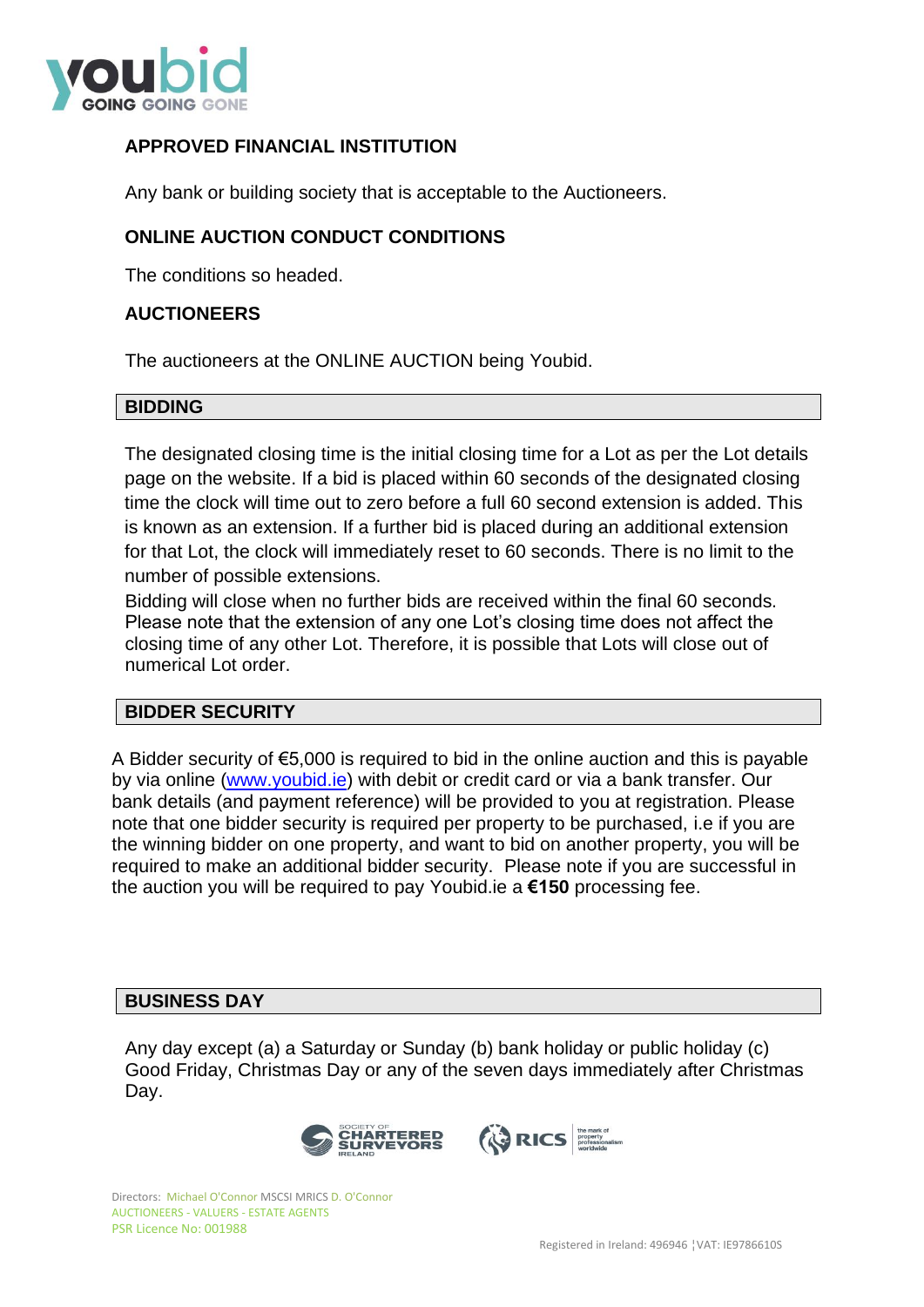

## **COMPLETION**

Unless otherwise agreed between the VENDOR and PURCHASER (or their Solicitors) the occasion when both the VENDOR and PURCHASER have complied with their obligations under the CONTRACT FOR SALE and the balance of the PURCHASE PRICE is unconditionally received in the VENDOR'S Solicitors client account.

## **CONDITIONS OF SALE**

One of the ONLINE AUCTION CONDUCT CONDITIONS or SPECIAL CONDITIONS OR GENERAL CONDITIONS.

## **CONTRACT FOR SALE**

The contract under which the VENDOR agrees to sell and the PURCHASER agrees to buy the LOT and includes the PARTICULARS & TENURE, DOCUMENTS SCHEDULE, SPECIAL CONDITIONS AND THE GENERAL CONDITIONS.

### **CONTRACT DATE**

The date of the ONLINE AUCTION or, if the LOT is not sold at the ONLINE AUCTION,

- (a) the date the CONTRACT FOR SALE is signed by both the VENDOR and PURCHASER; or
- (b) if contracts are exchanged, the date of exchange. If exchange is not effected in person or by an irrevocable agreement to exchange made by telephone, fax or electronic mail the date of exchange is the date on which both parts have been signed and posted or otherwise placed beyond normal retrieval.

### **LEGAL DOCUMENTS**

Documents of title and other documents listed or referred to in the CONTRACT FOR SALE relating to the LOT.

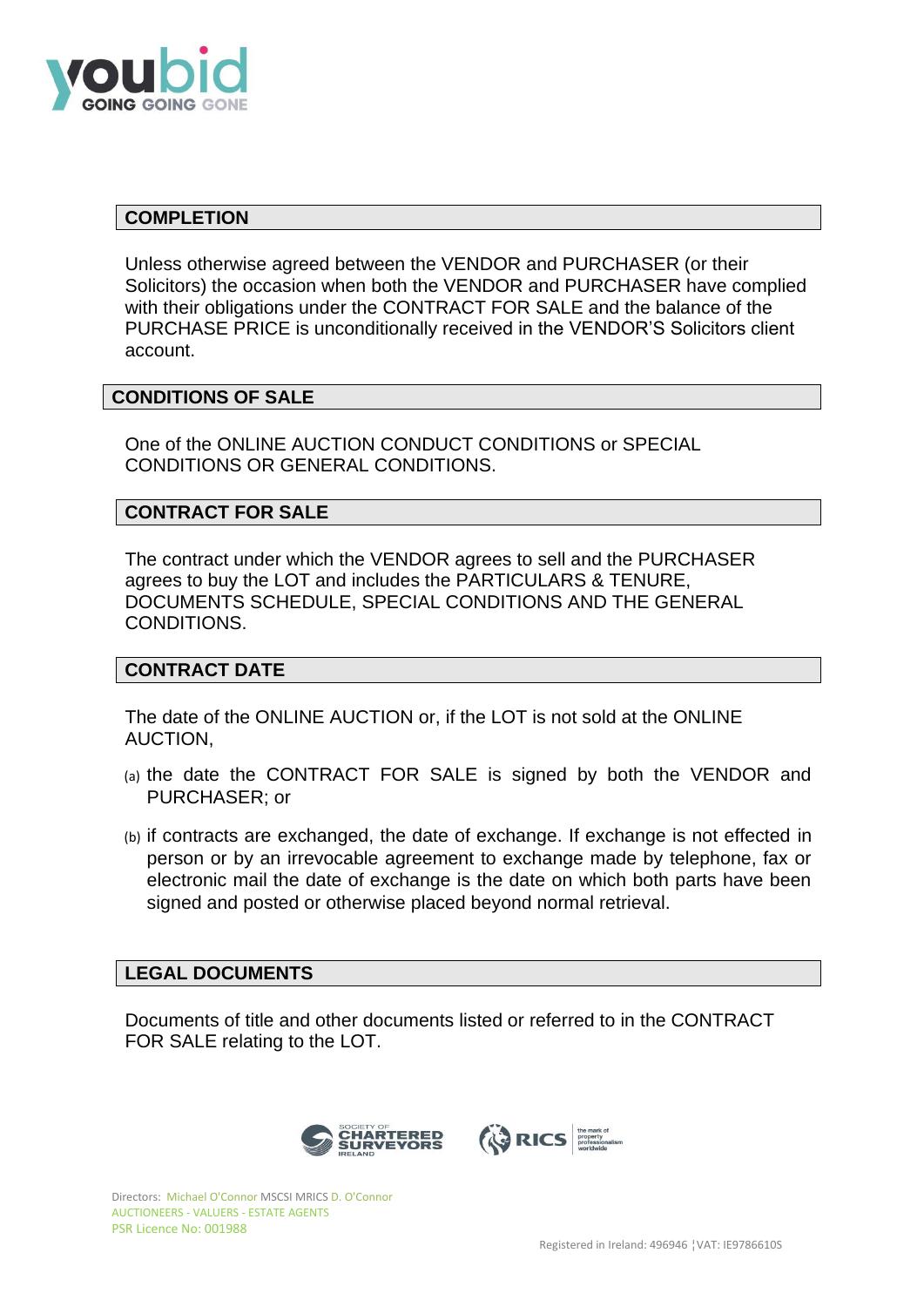

## **LOT**

Each separate property described online is the property that the VENDOR has agreed to sell and the PURCHASER to buy

## **MORTGAGE**

A charge to secure a loan or other financial indebtedness (not Including a rent charge).

## **PARTICULARS**

The section of the CATALOGUE that contains descriptions of each LOT (as varied by any ADDENDUM).

## **PURCHASER**

The person who agrees to buy the LOT or, if applicable, that person's personal representatives: if two or more are jointly the PURCHASER all obligations can be enforced against them jointly or against each of them separately.

## **PURCHASE PRICE**

The price that the PURCHASER agrees to pay and the Vendor agrees to accept for the Lot or, if the Lot is not sold at the online auction, the price agreed between the Purchaser and the Vendor for the Lot.

## **READY TO COMPLETE**

Ready, willing and able to complete: if the proceeds of sale for the LOT would enable the VENDOR to discharge all MORTGAGES secured on the LOT that have to be discharged by COMPLETION, then those outstanding MORTGAGES do not prevent the VENDOR from being READY TO COMPLETE.

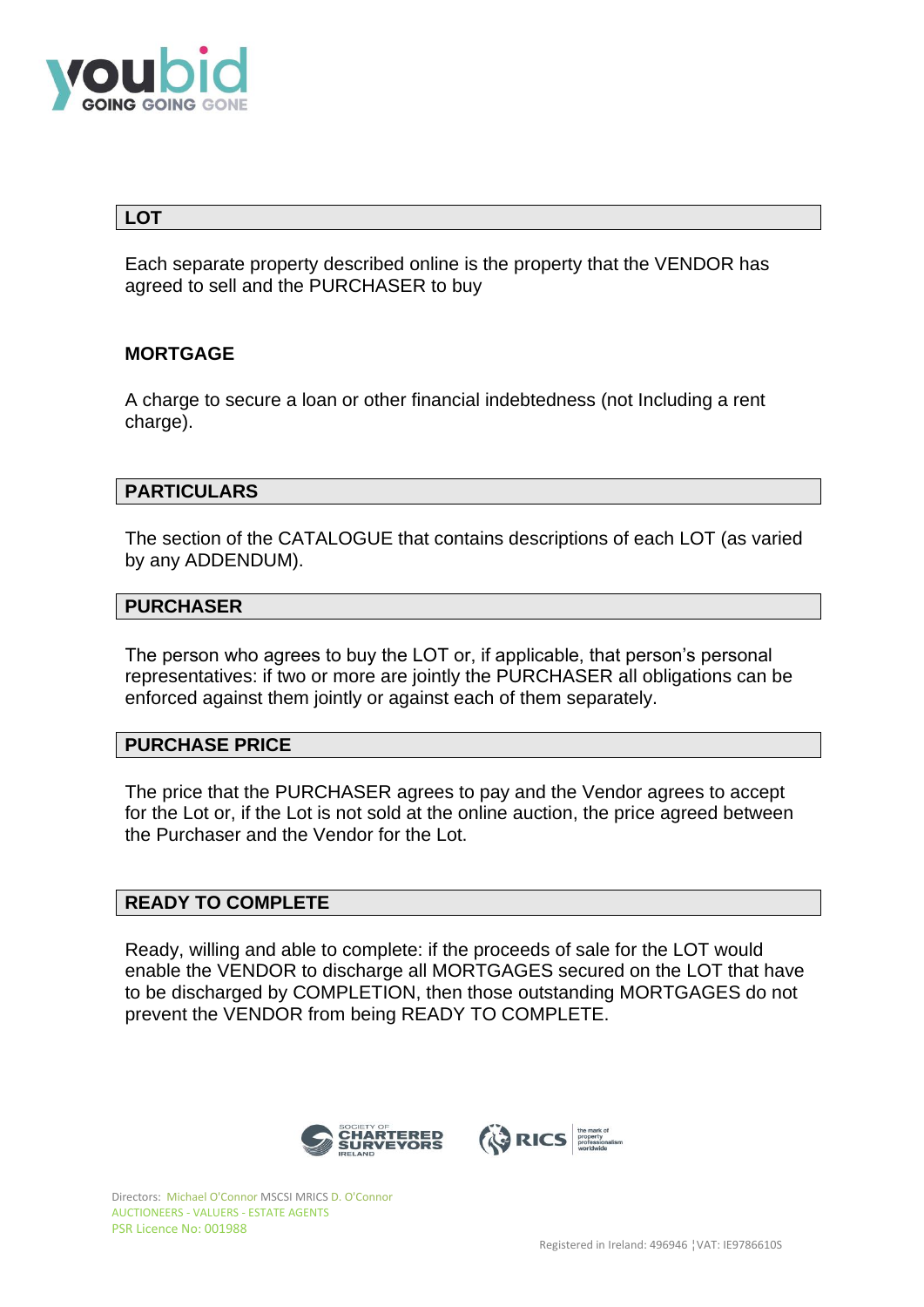

# **SPECIAL CONDITIONS**

Those of the CONTRACT FOR SALE so headed that relate to the LOT.

### **TENANCIES**

All tenancies, leases, licences to occupy and agreements for lease and any documents varying or supplemental to them.

## **TENANCY SCHEDULE**

The Tenancy Schedule (if any) contained in the CONTRACT FOR SALE.

## **TRANSFER**

Includes a conveyance or assignment (and to Transfer includes to convey or to assign).

## **VAT**

Value Added Tax or other tax of a similar nature.

### VENDOR

The person selling the LOT. If two or more are jointly the VENDOR their obligations can be enforced against them jointly or against each of them separately.

### **WE (AND US AND OUR)**

The AUCTIONEER.

### **YOU (AND YOUR)**

Someone who has registered to bid at the ONLINE AUCTION, whether or not a PURCHASER.



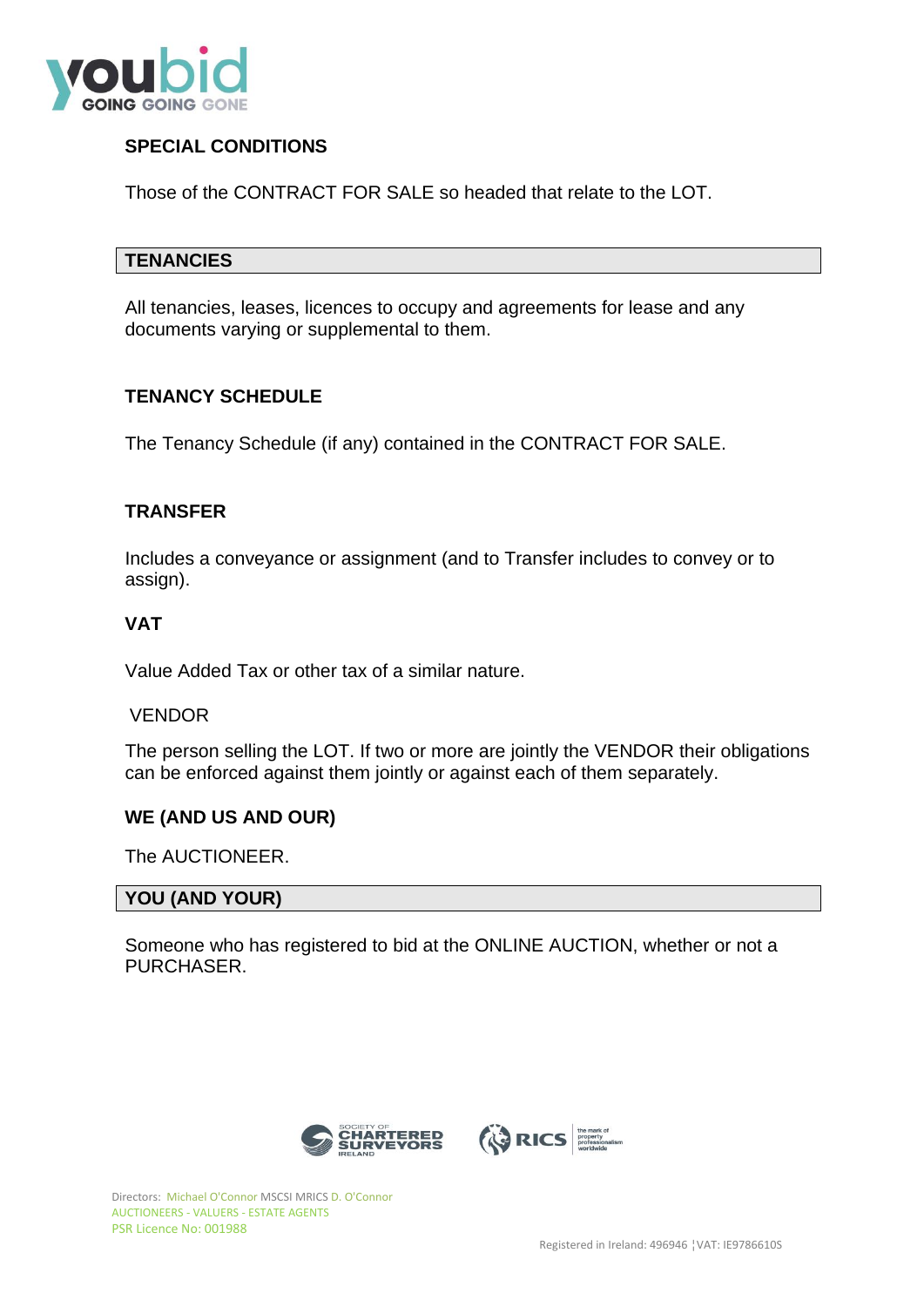

# (3) Guidance for Prospective Purchasers

These notices are intended to assist you as a prospective Purchaser. Legal matters can be complex and so these Guidance Notes, the Online Auction Conduct Conditions, the Online Auctioneer's Pre-Sale Announcements, together with any other conditions, documents or matters affecting the Lot you are interested in should be read and considered carefully. Whilst the Vendors of the Lots described in this catalogue have used reasonable efforts to ensure that Lots are correctly described, we strongly recommend that you appoint professional advisors including independent legal advisors and arrange for them to consider and advise you on all aspects of your intended purchase.

# **1. RESERVE PRICES**

You should not treat any reserve price that is published in respect of a Lot nor any estimate or suggestion as to the price for which a Lot may be sold or price that you might consider bidding for a Lot as being a valuation for that Lot. It is your responsibility to decide how much you should bid for any Lot.

# **2. CONDITIONS OF SALE**

- 2.1 You will become legally bound by the conditions of sale applicable to a Lot from the moment that you are successful. A successful bid is one where the bidding period closes and the Purchaser's bid is (by operation of the website) accepted by the auctioneers on behalf of the Vendor (subject to and in accordance with the online auction conduct conditions) as being the highest valid bid for the relevant Lot at that time which has met or exceeded the reserve price. A bid, even if it is the highest valid bid for a Lot, will not be successful if the reserve price has not been met.
- 2.2 It will be assumed that you have read and considered the conditions of sale, the contract for sale, and any other relevant documents for the Lot(s) you are interested in on or before the day of the auction, that you have shown them to your professional advisors and have taken their professional advice before bidding.
- 2.3 The conditions of sale consist of the following:
	- The online only auction conduct conditions.
	- The general conditions and the special conditions of sale for the

Lot obtainable from the Vendor's Solicitors or the auctioneers.

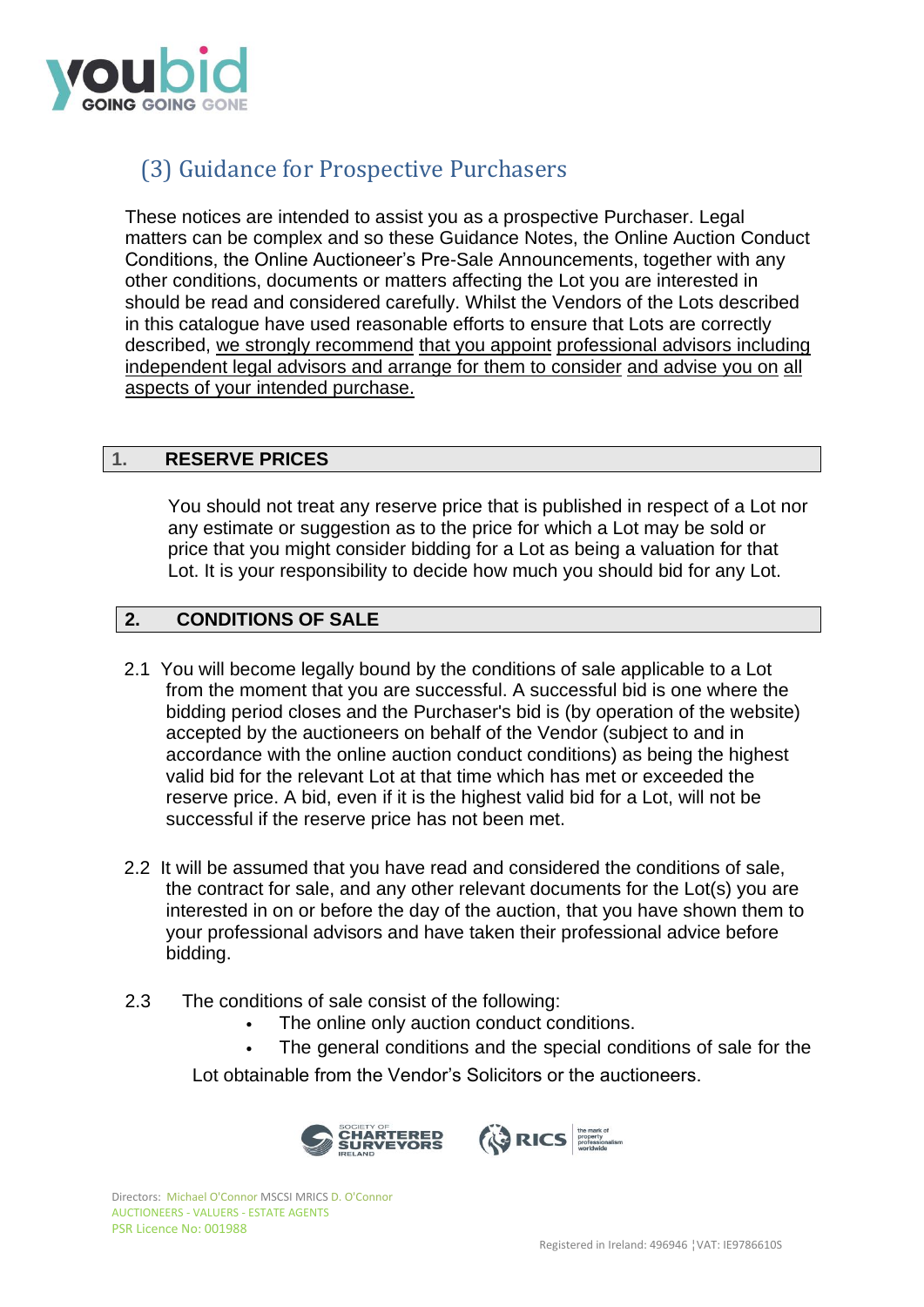

2.4 An addendum will be available before the auction should it be required. This document will detail any corrections, amendments and/or additions made to the particulars contained in the catalogue for any of the Lots. It will be assumed that you have read the addendum and have satisfied yourself as to the context and implications of any addendum item relating to any Lot you are interested in before bidding.

# **3. PROCEDURES ON SALE OF THE LOT**

- 3.1 In order to be able to register for and bid in the online auction you must first create a Youbid.ie auction account.
- 3.2 Once you have created a Youbid online auction account you can sign into the online auction with your username (email address) and password and register in relation to specific Lots for the particular auction you wish to participate in.
- 3.3 As part of the registration process, amongst other things, you will be required to upload a copy of your driving licence/passport and a utility bill (no more than 3 months old). You will also be required to confirm that you accept that your bid will be legally binding from the time the bidding period closes and your bid has been (by operation of the website) accepted by Youbid on behalf of the Vendor as being the highest valid bid for the relevant Lot at that time which has met or exceeded the reserve price. A bid, even if it is the highest valid bid for a Lot, will not be successful if the reserve price has not been met. Further, you will be required to authorise Youbid to sign the contract for sale on your behalf.
- 3.4 All bidding takes place online. Once registration is approved by Youbid and the bidder security has been paid, registrants can submit bids by clicking the "place instant bid" button on the Lot page for each property or by submitting a maximum bid amount.
- 3.5 The bidding increments are set by Youbid (e.g.  $€1,000$  per bid). However bidders have the option to increase these increments to make a higher bid.
- 3.6 If two or more parties leave identical bids, the first bid received will take precedence.
- 3.7 You cannot cancel a bid once it has been submitted. You may adjust a maximum bid entered (on an upwards only basis) in situations when the current bidding is still below the submitted maximum bid amount.
- 3.8 If you are successful, or not, you will be notified by email after the Lot closes.

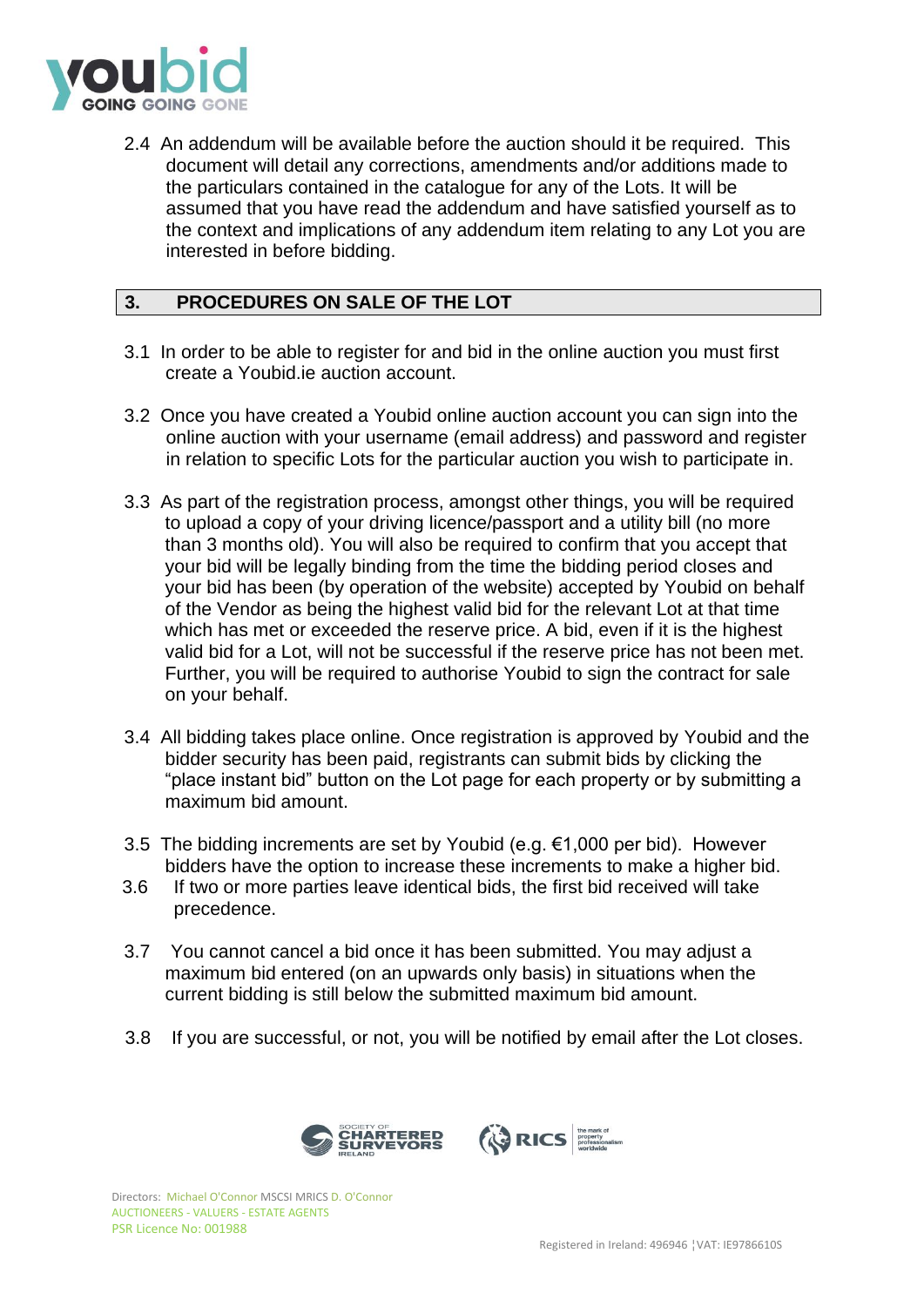

- 3.9 If you are successful, and in accordance with the authority you provided on registration for Youbid to sign contracts on your behalf, Youbid will sign contracts on behalf of the Vendor and on your behalf to confirm in writing the terms and conditions applicable to the sale and purchase of the relevant Lot.
- 3.10 Once contracts have been signed on your behalf and on behalf of the Vendor, your Solicitor will be sent one part executed contract electronically.

# **4. DEPOSIT**

4.1 The deposit is the sum you must pay to the Vendor upon acceptance by the auctioneer of your bid as a guarantee that you will proceed to completion of the purchase. If completion takes place without dispute, the deposit so paid becomes part payment of the purchase price.

# **DEPOSITS MUST BE PAID IN EUROS.**

- 4.2 A deposit taken as agent for the Vendor effectively belongs to the Vendor as soon as it is paid and will be released to him, net of auctioneer fees, after the auction without further reference to you. You may have a right to recover it from the Vendor if the Vendor fails to complete.
- 4.3 A deposit taken by the auctioneers as stakeholder will be held in the auctioneers client account until completion, or until it is sent to the Vendors Solicitor whichever is the earlier. The auctioneers are entitled to keep interest (if any) earned on the deposit during the time it is held by them.
- 4.4 The minimum deposit WE accept is  $65,000$ . A SPECIAL CONDITION may, however, require a higher minimum deposit. The bidder security of €5,000 will be used as payment toward the applicable deposit. Successful bidders must pay the balance of 10% of the Purchase Price (if applicable) to Youbid within two business days of the Lot closing. This can be paid by Electronic Funds Transfer (EFT) or bank draft only. With the lot address as reference. Please note if you are successful in the auction you will be required to pay a **€150** processing fee.
	- 4.5 You are at risk of losing the deposit paid on a Lot, and at risk of the Vendor taking legal action against you for breach of contract, if you fail to complete your purchase of the Lot.
	- 4.6 If you buy more than one Lot, you will need to pay a separate deposit for each Lot.

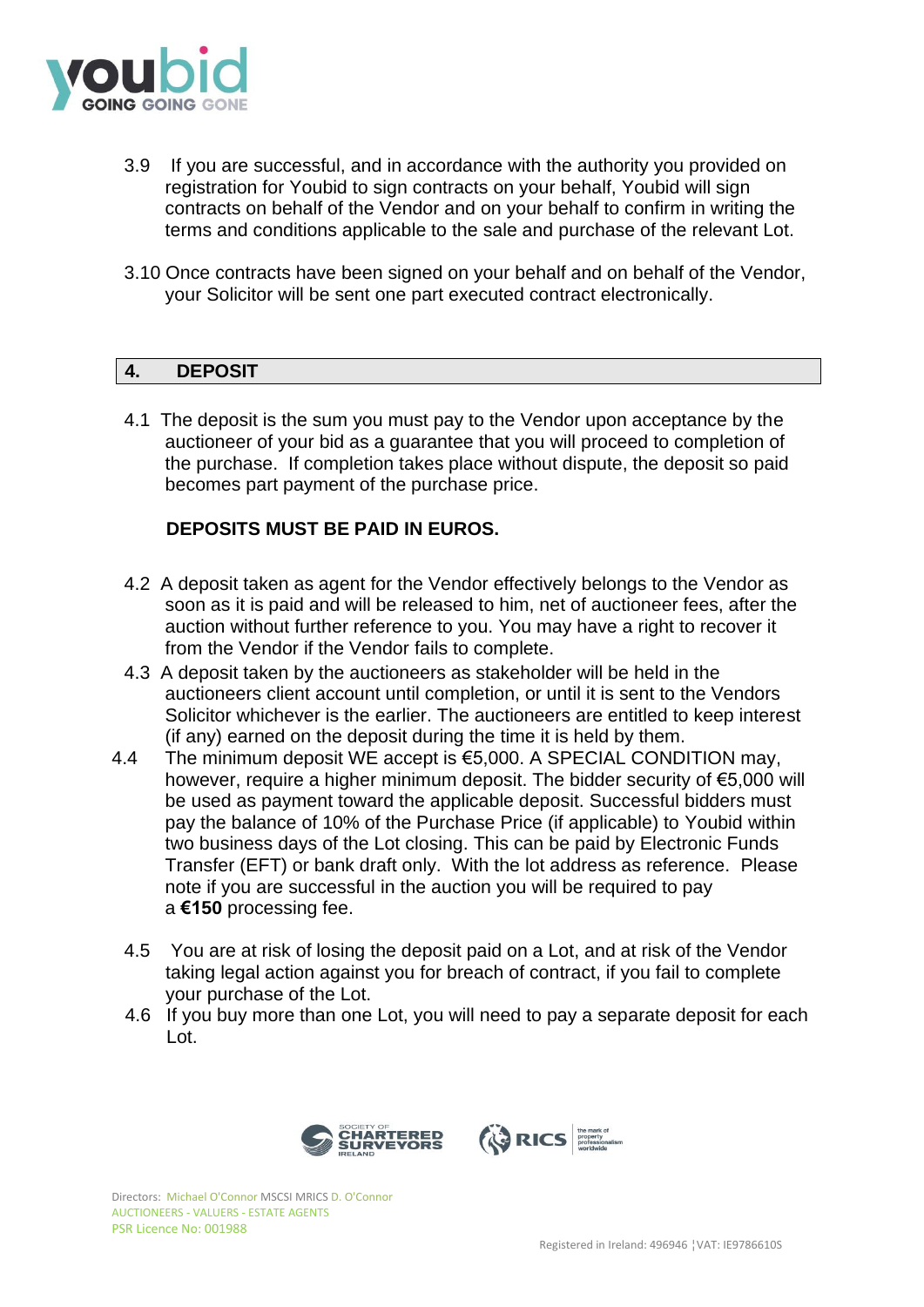

# 4.7 MONEY LAUNDERING REGULATIONS 2007

Please upload the necessary proof of identity:

Identity: The verification of photographic identity can be given by production of a Current signed passport, Current signed photo driving licence, National Identity card/passport (overseas client).

Verification of Home Address**:** We will require verification of your current home address. This can be obtained by Recent utility Bill (no older than 3 months but not a mobile phone bill), Local Authority Council Tax or Business Rate Bill, Bank/Building society/National Savings statement, Mortgage Statement.

# **5. PLANS AND PHOTOGRAPHS**

5.1 The plans and photographs shown in the catalogue are included in order to assist you in locating the Lot in question. They are not necessarily drawn to scale and any arrows or outlines on plans or photographs are merely to assist you in finding the Lot, not for the purpose of indicating legal boundaries. The Auctioneers cannot guarantee that any plans or photographs show the up-todate position with regard to occupiers either for the Lot or for any other properties shown in such plans or photographs.

## **6. CONDITION, INSPECTION AND VACANT POSSESSION**

- 6.1 It is strongly recommended that, as a prudent Purchaser you make every effort to physically inspect the Lot and where possible, arrange to have it professionally surveyed prior to the online only Auction.
- 6.2 If you want to inspect the Lot before the Online Auction, it may be possible to arrange this with the Auctioneers on prior notice and you should therefore contact them in advance of the online only auction.
- 6.3 Keys to Lots that are offered for sale with vacant possession will normally be made available to you on completion of the sale. However, access to the Lot for the purpose of inspection and/or carrying out a survey might be available prior to completion subject to obtaining the Vendor's permission (you should approach the Auctioneers about this).

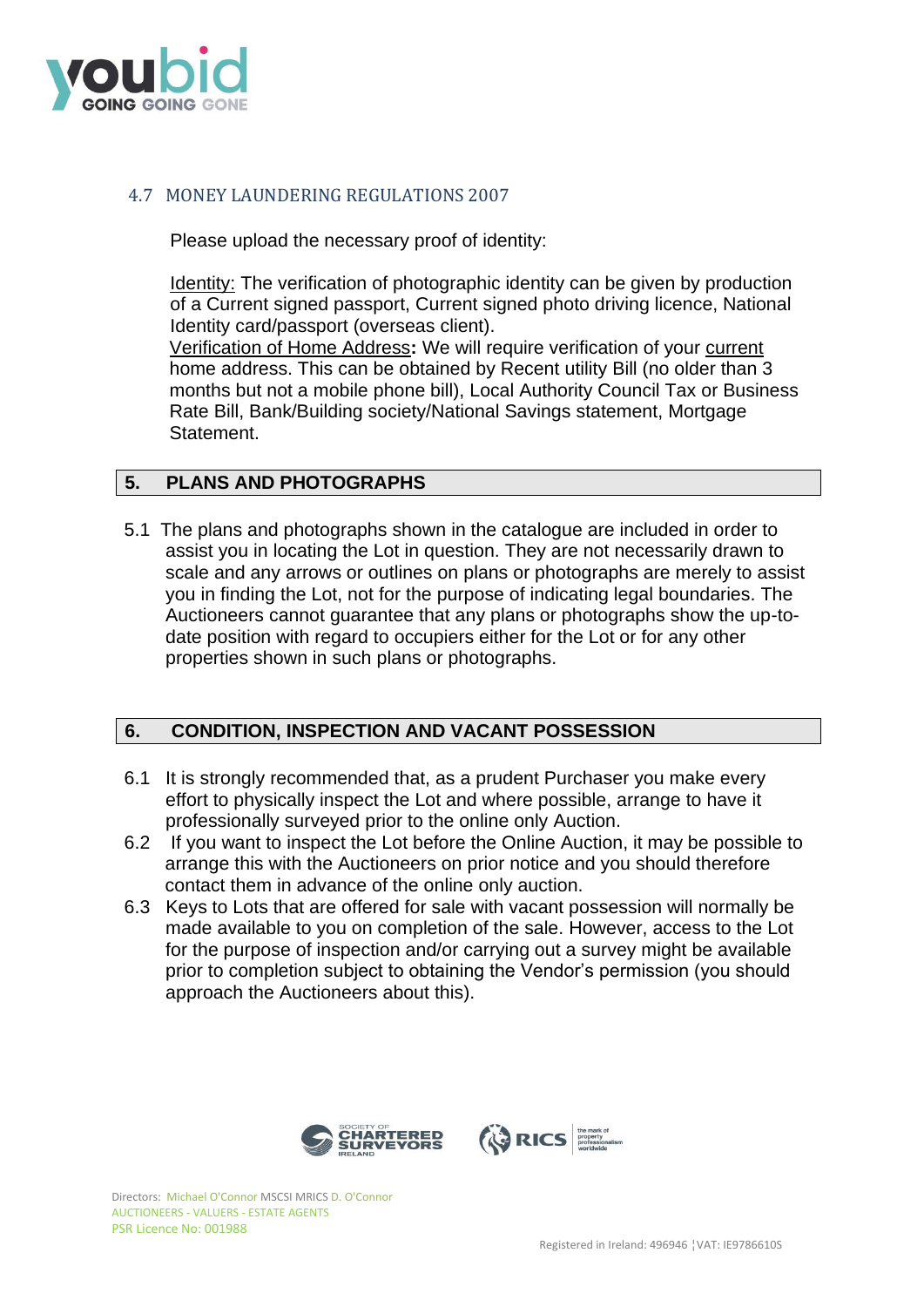

## **7. RENTS AND INFORMATION RELATING TO TENANTS**

Estimates or suggestions given by the Auctioneers as to current or future rental values affecting any Lot or as to the current or future open market rental value of the whole or any part of the Lot must not be treated as valuations but

only as estimates. You should consult your own professional advisors to establish whether such estimates or suggestions are accurate.

**8.** The Purchaser agrees and accepts that no information, statement, description, quantity or measurement contained in any advertisements or given orally or contained in any brochure, catalogue, letter, report, docket or hand out issued by or on behalf of the Vendor or any agent acting on behalf of the Vendor in respect of the Lot (whether or not in the course of any representation or negotiations leading to the online only auction) shall constitute a representation inducing the Purchaser to enter into the sale or a condition or warranty forming part of the conditions of sale. Any information, statement, description, quantity or measurements so given or contained in any such advertisement, brochure, catalogue, letter, report or hand out issued by or on behalf of the Vendor or any agent on its behalf are for illustration purposes only and are not to be taken as matters of fact and that any mistake, omission, inaccuracy or misdescription given orally or in the form of any advertisement, brochure, catalogue, letter, report or hand out issued by or on behalf of the Vendor or any of its agents (whether or not in the course of any representation or negotiations leading to the online only auction) shall not give rise to any right of action, claim, entitlement or compensation against or from the Vendor or any of its agents under this agreement or otherwise or any right of residue of termination.

The contract for sale comprises the entire of the contract between the Vendor and the Purchaser and supersedes any other alleged contract between the parties in relation to the Lot. For the avoidance of doubt, the parties acknowledge that any previous agreement which may have been entered into by the Vendor and Purchaser relating to the Lot is rescinded.

Any statement, representation or warranty whatsoever made by the Vendor, agent or employees during the course of negotiations leading to the sale which are not contained and set forth in the conditions of sale are hereby treated as having been withdrawn and will have no force or effect at law whatsoever.

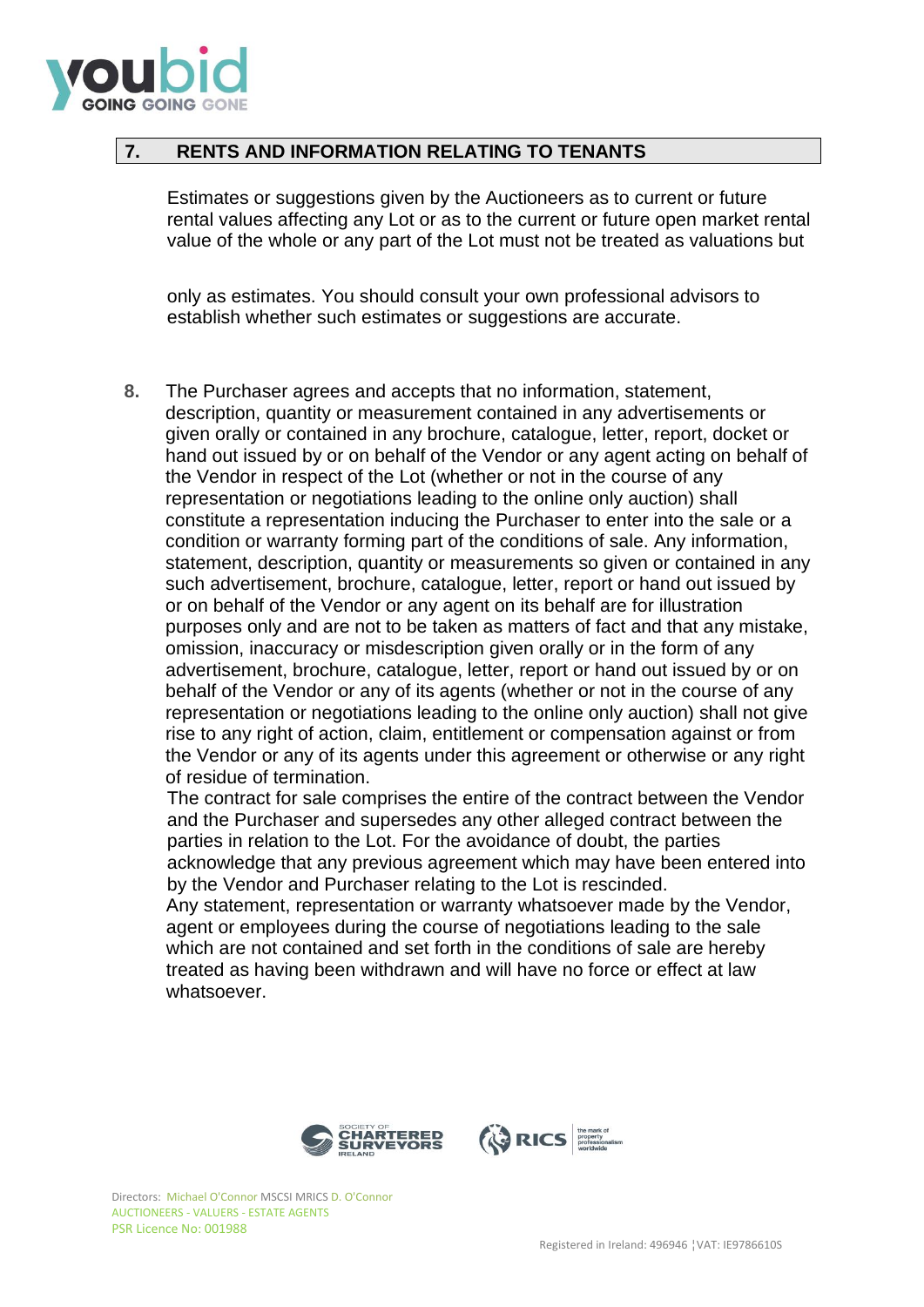

# (4) Online Auction Conduct Conditions

# **A1. INTRODUCTION**

- A1.1 Words in CAPITALS have special meanings, which are defined in the Glossary.
- A1.2 The CATALOGUE is issued only on the basis that YOU accept these Online AUCTION CONDUCT CONDITIONS. They govern OUR relationship with YOU and cannot be disapplied or varied by the SPECIAL CONDITIONS (even by a CONDITION purporting to replace the whole of the Conditions). They can be varied only if WE agree.

# **A2. OUR ROLE**

- A2.1 As agents for each VENDOR we have authority to: 1. prepare the CATALOGUE from information supplied by or on behalf of each
	- VENDOR;
	- 2. offer each LOT for sale;
	- 3. sell each LOT;
	- 4. receive and hold the deposit as stakeholder/ agent for the Vendor;
	- 5. sign each CONTRACT FOR SALE as agents for the VENDOR; and
	- 6. treat a Contract as repudiated if the PURCHASER fails to pay a deposit as required by these ONLINE AUCTION CONDUCT CONDITIONS.
- A2.2 OUR decision on the conduct of the ONLINE AUCTION is final.
- A2.3 WE may cancel the ONLINE AUCTION, or alter the order in which LOTS are offered for sale. WE may also combine or divide LOTS. A LOT may be sold or withdrawn from sale prior to the AUCTION.
- A2.4 YOU acknowledge that to the extent permitted by law WE owe YOU no duty of care and YOU have no claim against US for any loss.
- A2.5 YOU acknowledge that Youbid will use reasonable endeavours to provide online auction facilities. In the event of an issue arising with the online auction, of whatever nature and howsoever arising, Youbid reserve the right to suspend or cancel the auction. Youbid further reserve the right to declare all results of the auction as being null and void. A non-exhaustive list of potential issues which may occur (at YOUR end or otherwise) include failures with internet connectivity, servers or software. If feasible in the circumstances, Youbid will use all reasonable endeavours to restart the

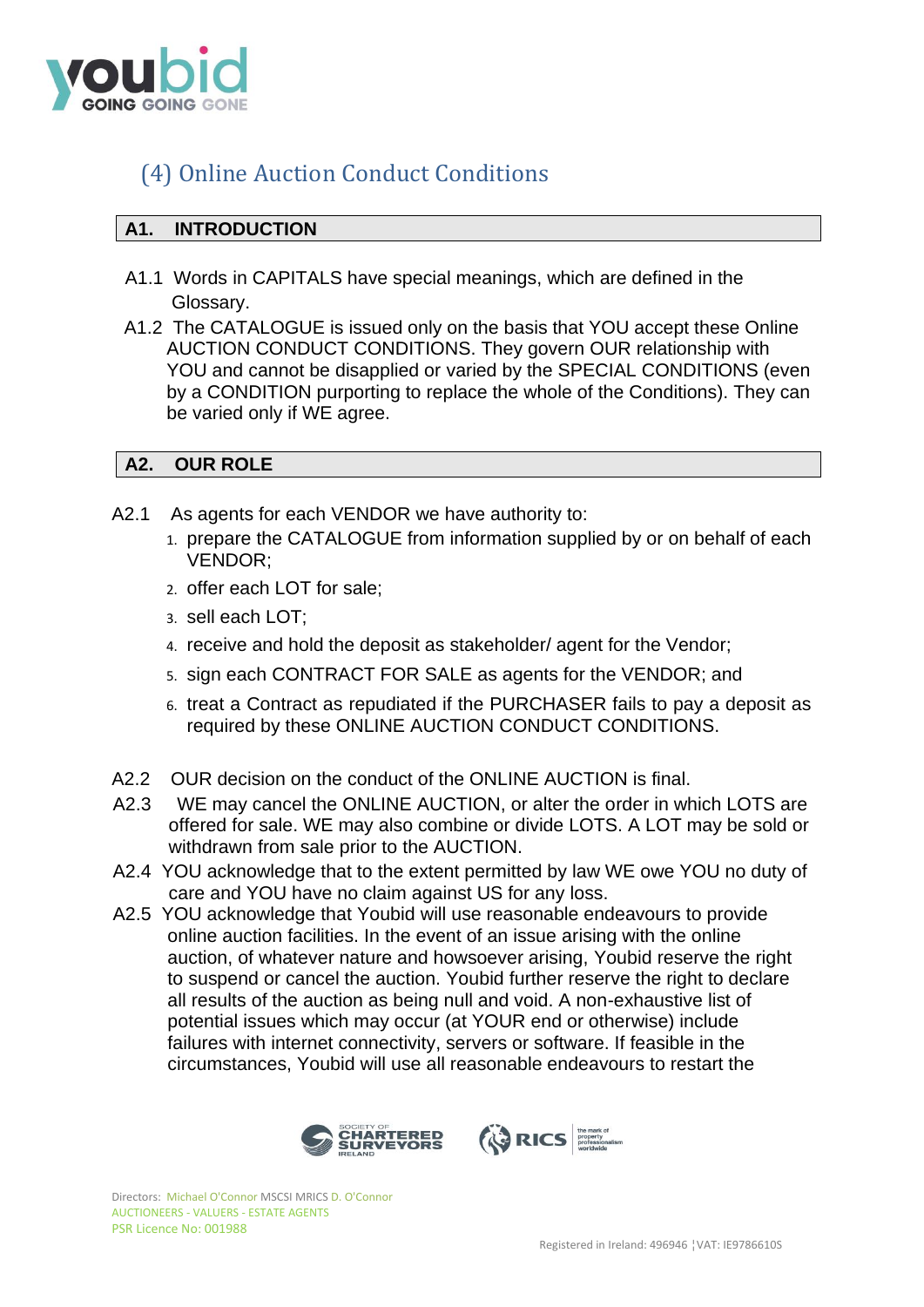

online auction as soon as possible. Please note that, in all such situations, the Auctioneer's decision is final.

# **A3. THE PARTICULARS AND OTHER INFORMATION**

- A3.1 WE have taken reasonable care to prepare PARTICULARS that correctly describe each LOT. The PARTICULARS are based on information supplied by or on behalf of the VENDOR. YOU need to check that the information in the PARTICULARS is correct.
- A3.2 If the CONDITIONS OF SALE do not contain a description of the LOT, or simply refer to the relevant LOT number, you take the risk that the description contained in the PARTICULARS is incomplete or inaccurate, as the PARTICULARS have not been prepared by a Solicitor and are not intended to form part of a legal contract.
- A3.3 The PARTICULARS and the CONDITIONS OF SALE may change prior to the AUCTION and it is YOUR responsibility to check that YOU have the correct versions.
- A3.4 If WE provide information, or a copy of a document, provided by others WE do so only on the basis that WE are not responsible for the accuracy of that information or document.

# **A4. BIDDING AND RESERVE PRICES**

- A4.1 YOU must when registering for the ONLINE AUCTION and before you can bid:
	- (a) provide all information WE reasonably need from YOU to enable us to complete the CONTRACT FOR SALE (including proof of your identity if required by US);
	- (b) authorise US to sign the completed CONTRACT FOR SALE on your behalf; and
	- (c) pay the BIDDER SECURITY.
- A4.2 All bids are to be made in euros exclusive of any applicable VAT save where the Special Conditions state otherwise.
- A4.3 WE may refuse to accept a bid. WE do not have to explain why.
- A4.4 If there is a dispute over bidding WE are entitled to resolve it, and OUR decision is final.
- A4.5 Unless stated otherwise each LOT is subject to a reserve price (which may be fixed just before the LOT is offered for sale). If no bid equals or exceeds that reserve price the LOT will be withdrawn from the AUCTION. A bid, even if

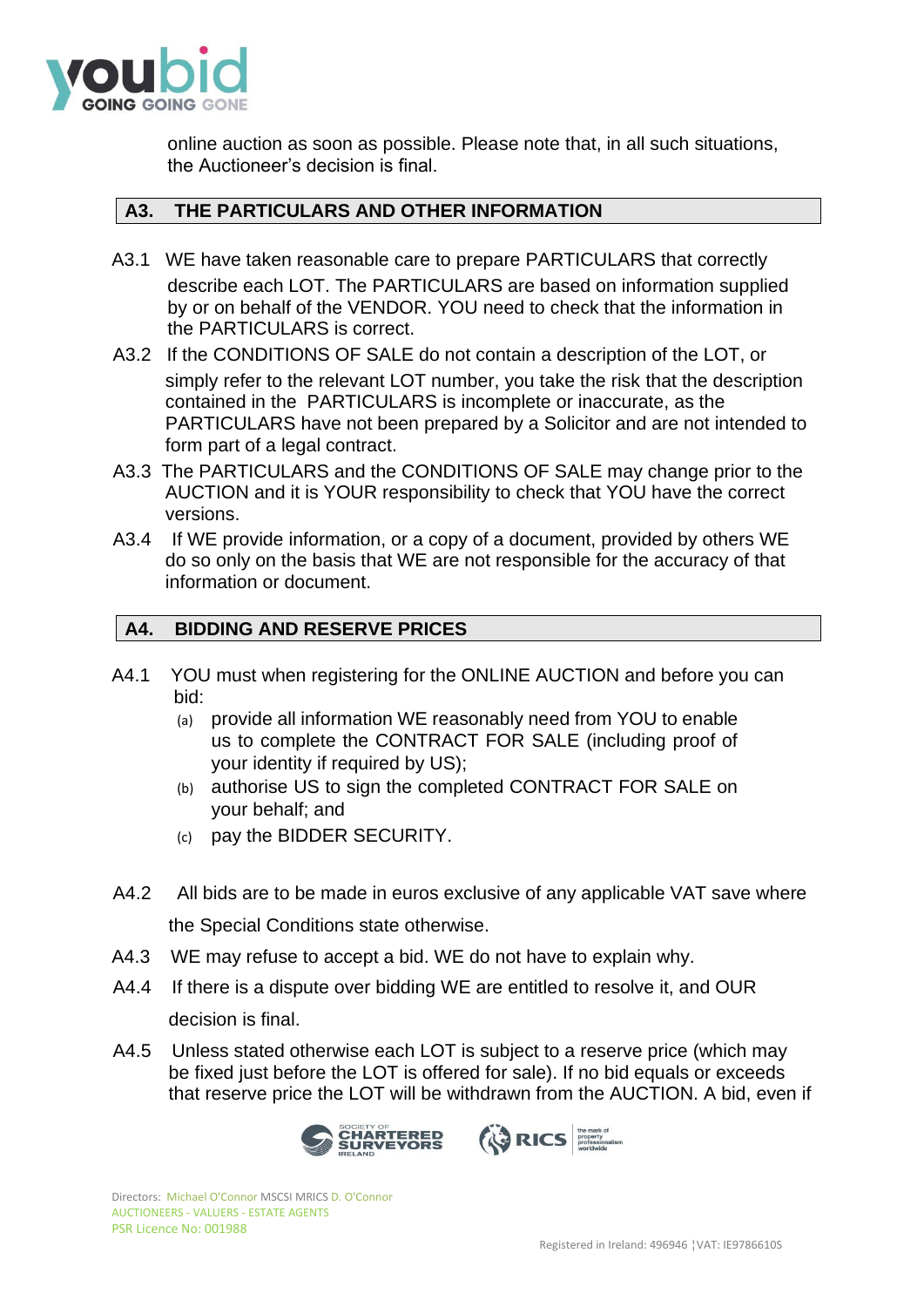

it is the highest valid bid for a Lot, will not be successful if the reserve price has not been met.

# **A5. THE CONTRACT**

- A5.1 A successful bid is one WE accept as such. This CONDITION A5 applies to YOU if YOU make the successful bid for a LOT.
- A5.2 YOU are obliged to buy the LOT on the terms of the CONDITIONS OF SALE at the PURCHASE PRICE YOU bid plus VAT (if applicable).
- A5.3 If YOU successfully bid, YOU will become legally bound by the CONDITIONS OF SALE applicable to a Lot from the moment that YOU are successful, i.e. at the time the bidding period closes and YOUR bid is (by operation of the website) accepted by the auctioneers on behalf of the Vendor as being the highest valid bid for the relevant Lot at that time which has met or exceeded the reserve price. A bid, even if it is the highest valid bid for a Lot, will not be successful if the reserve price has not been met.
- A5.4 If YOU are successful, and in accordance with the authority YOU provided on registration for Youbid to sign contracts on YOUR behalf, Youbid will sign contracts on behalf of the Vendor and on YOUR behalf to confirm in writing the terms and conditions applicable to the sale and purchase of the relevant Lot.
- A5.5 YOU must, if successful, pay the balance of the 10% deposit of the Purchase Price (if applicable) within two business days of the Lot closing. This can be paid by Electronic Funds Transfer (EFT) or by bank draft. YOU must also, if successful, pay a **€150** processing fee to Youbid.ie.
- A5.6 The deposit:
	- (a) is to be held as Agent for the VENDOR unless the CONTRACT FOR SALE states otherwise; and
	- (b) must be paid in euros by Electronic Funds Transfer or by bankers' draft made payable to Youbid drawn on an APPROVED FINANCIAL INSTITUTION. The Miscellaneous Section at A6 below may state if WE accept any other form of payment.

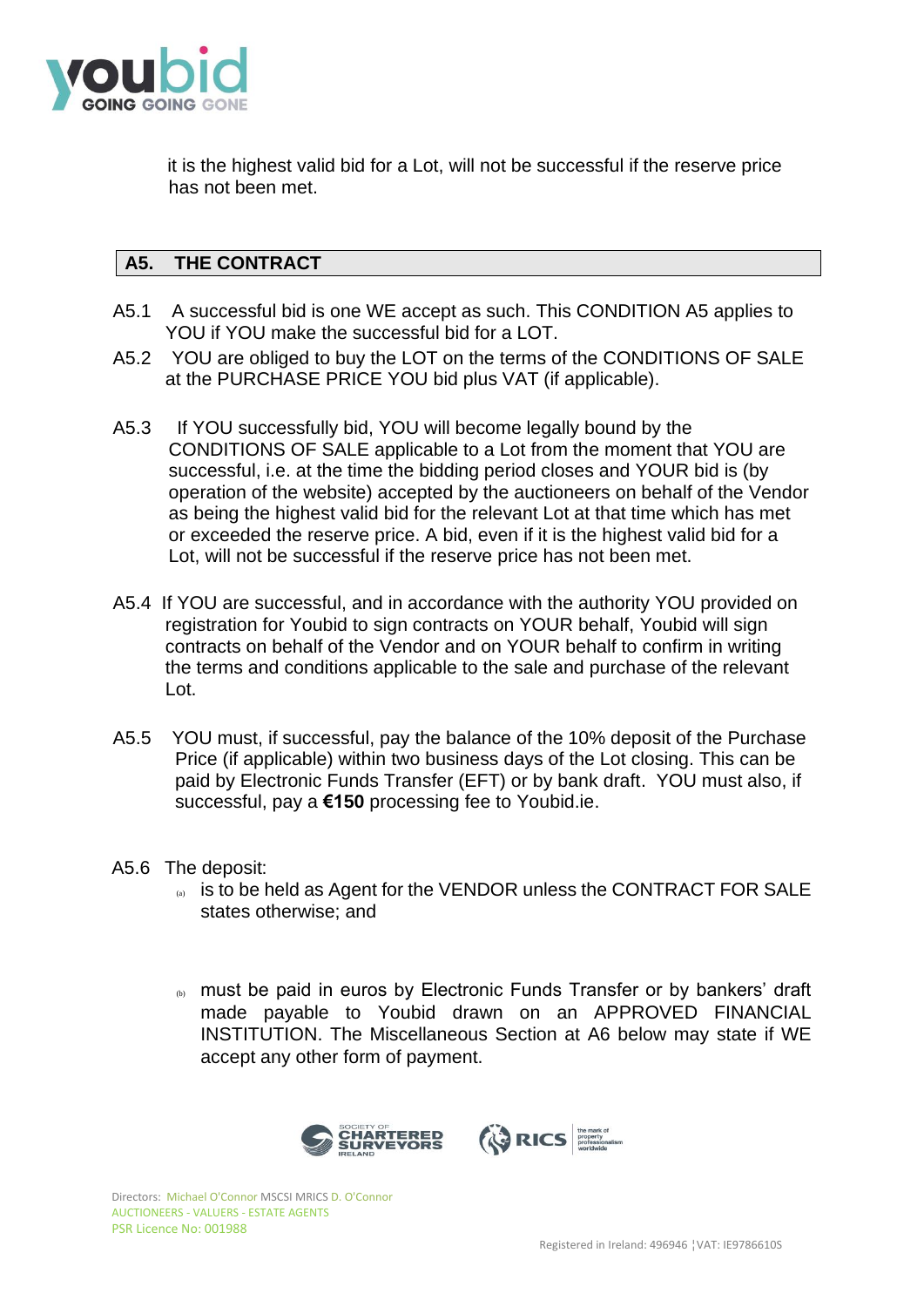

- A5.7 WE may retain the CONTRACT FOR SALE signed by or on behalf of the VENDOR until the deposit has been received in cleared funds.
- A5.8 If YOU do not comply with the provisions of A5.6 above we as agent for the Vendor, reserve the right to, but for the avoidance of doubt are not obliged to:

(a) treat that failure as YOUR repudiation of the Contract and offer the LOT for sale again: the VENDOR may then have a claim against YOU for breach of contract;

- A5.9 If the PURCHASER does not comply with its obligations under the CONTRACT FOR SALE then:
	- (a) YOU are personally liable to buy the LOT even if YOU are acting as an agent; and
	- (b) YOU must indemnify the VENDOR in respect of any loss the VENDOR incurs as a result of the PURCHASER'S default.
- A5.10 Where the PURCHASER is a company YOU warrant that the PURCHASER is properly constituted and able to buy the LOT.

# **A6. MISCELLANEOUS**

- A6.1 Despite any CONDITION to the contrary:
	- (a) The minimum deposit WE accept is 10% of the total PURCHASE PRICE. A SPECIAL CONDITION may, however, require a higher minimum deposit. YOU must also, if successful, pay a **€150** processing fee to Youbid.ie.
	- (b) WE do not accept cash for all or any part of the deposit.
- A6.2 Unless the context otherwise requires, any reference in this CATALOGUE (or in any CONDITION) to "the Auctioneer(s)" shall be deemed to refer to Youbid. Any members or employees of Youbid who conduct the AUCTION do so as agents of Youbid and without personal liability.



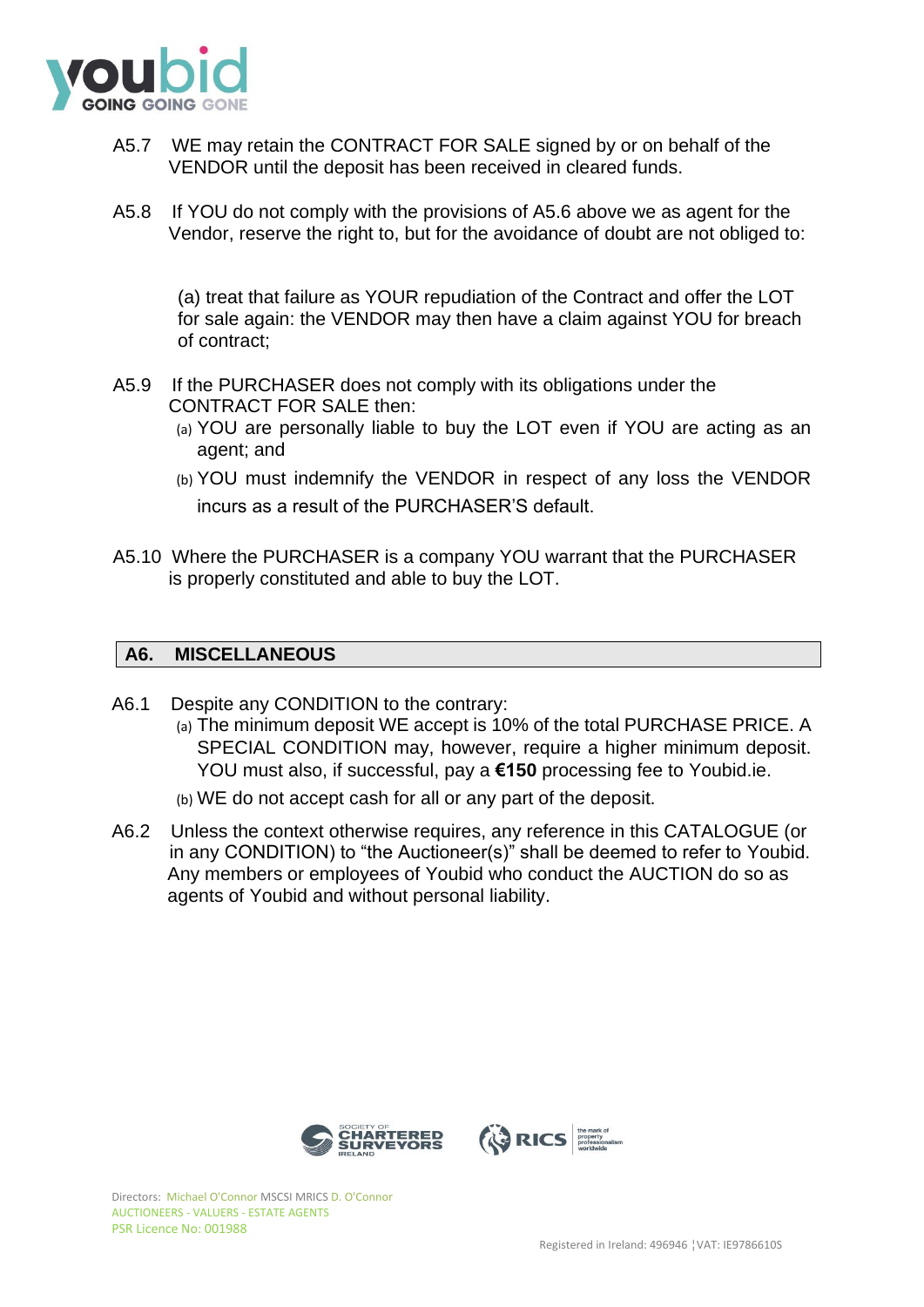

# (5) Online Auctioneer's Pre-Sale Announcements

1. An Addendum (if applicable) to the Particulars and Conditions of Sale will be distributed and made available on our website.

The Addendum is an important document which provides details of all corrections to the catalogue and/or the Conditions of Sale.

Prospective Purchasers are deemed to have read the Addendum whether they have actually done so or not.

- 2. The Conditions of Sale have usually been available for inspection on our website or from the Vendor's Solicitors prior to auction.
- 3. We sell each Lot on the basis that prospective Purchasers have made all their enquiries and are satisfied, or not as the case may be, as a result of such enquiries and that they have read the Notices on our website and the Conditions of Sale and fully understand their content.

PLEASE NOTE If you still have a question in your mind in respect of any of the Lots please contact a representatives of the Auctioneers who will do his or her best to obtain an answer for you prior to the auction. If you are not sure which Lot you are bidding for, please do not bid.

4. At the time of registration all bidders will be required to lodge a bidder security of €5,000. One bidder security is required per property to be purchased. If a bidder is not successful, the deposit is immediately refunded

Where a bidder is successful the bidder security €5,000 will be used as partial payment against the 10% deposit of the sale price required. Successful bidders must pay the balance of the 10% deposit (if applicable) within two business days of the Lot closing. This can be paid by Electronic Funds Transfer or bank draft only. YOU must also, if successful, pay a **€150** processing fee to Youbid.ie.

Unless otherwise stated in the Special Conditions of Sale, the deposit will be for 10% of the sale price excluding VAT. Cash deposits are not acceptable.